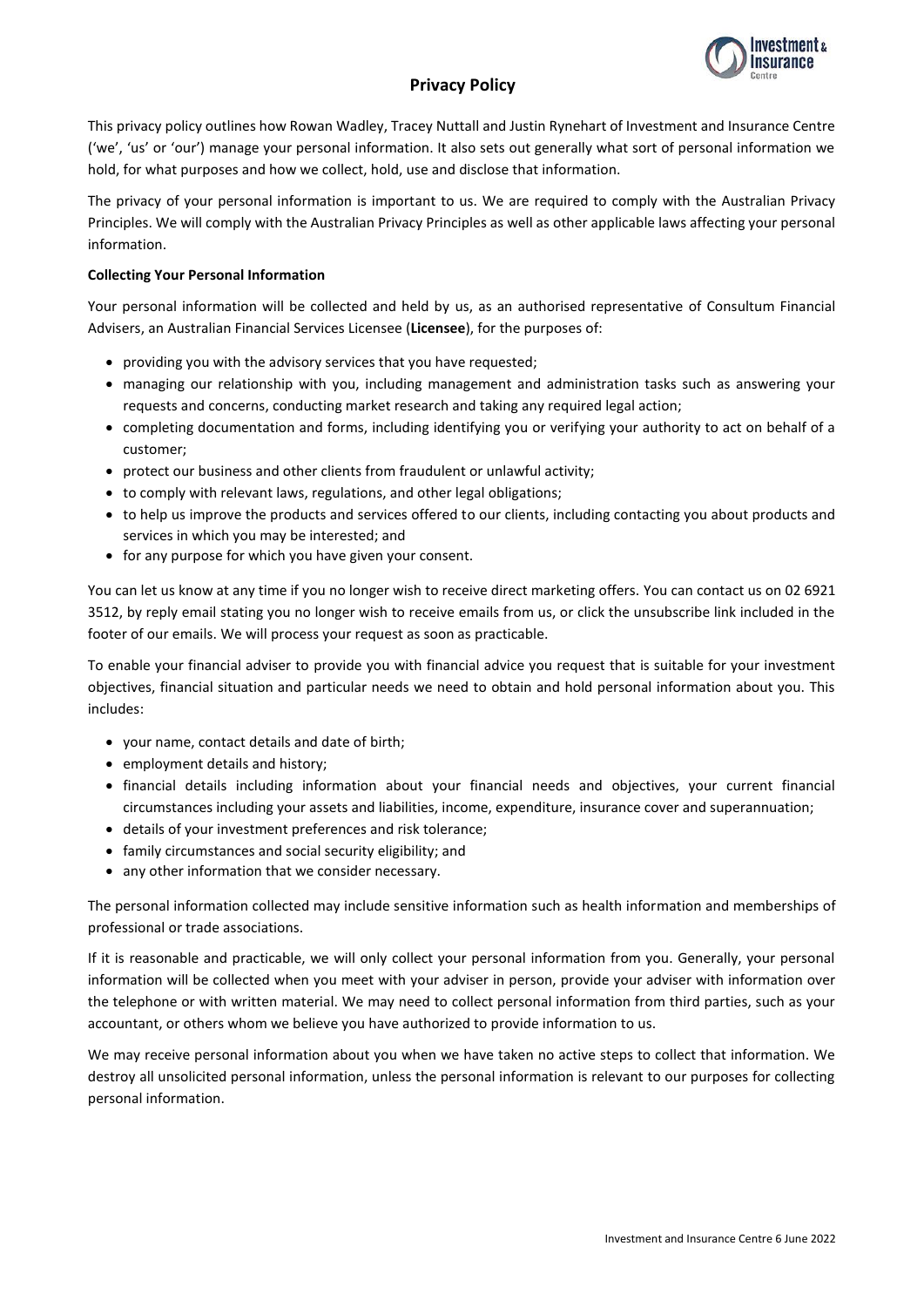# **Privacy Policy**



## **How Your Personal Information is Held**

Your personal information is generally held in client files or a computer database. Your personal information may also be held in a secure archiving facility.

We take reasonable steps to ensure that the personal information that we hold is protected from misuse and loss and from unauthorised access, modification and disclosure. Some of the measures that we have adopted are having facilities for the secure storage of personal information, having secure offices and access controls for our computer systems.

We will also take reasonable steps to destroy or permanently de-identify personal information that we no longer need for any purpose for which it may be used or disclosed under the Australian Privacy Principles.

## **Using and Disclosing Your Personal Information**

Your personal information may be disclosed for purposes related to the provision of the financial advice you have requested. The types of service providers and other third parties that may be provided with your personal information are:

- our Licensee, who provide us with our financial planning software and compliance support services;
- other financial advisers and organisations involved in providing the financial advice you have requested (which may include ongoing service) such as fund managers who assist us in providing financial advice and paraplanners;
- insurance providers, superannuation trustees and product issuers in connection with the provision to you of the financial advice you have requested;
- a superannuation trustee or other product provider who you have authorised to deduct advice-related costs from your superannuation or investment fund who has requested to review a copy of your Statement of Advice to satisfy their legal obligations;
- organisations that assist in operating a financial planning business such as those that provide administrative, financial, accounting, insurance, research, legal, computer or other business services;
- your representatives or service providers such as your accountant, solicitor, tax agent, stockbroker or bank;
- organisations involved in a business restructure or a transfer of all or part of the assets of our business or the due diligence procedures prior to any such sale or transfer;
- government authorities and other organisations when required by law; and
- organisations that you have consented to your personal information being disclosed to.

In addition to the purposes of collection set out above, your personal information may also be used in connection with such purposes.

We will seek to ensure that your personal information is not used or disclosed for any purpose other than:

- the primary purpose for which it was collected or a related secondary purpose;
- where you have consented to the use or disclosure; or
- in other circumstances where the Australian Privacy Principles authorise the use or disclosure such as when it is required by or authorised under law.

We may disclose your personal information to third parties who provide services to us, in which case we will seek to ensure that the personal information is held, used or disclosed consistently with the Australian Privacy Principles.